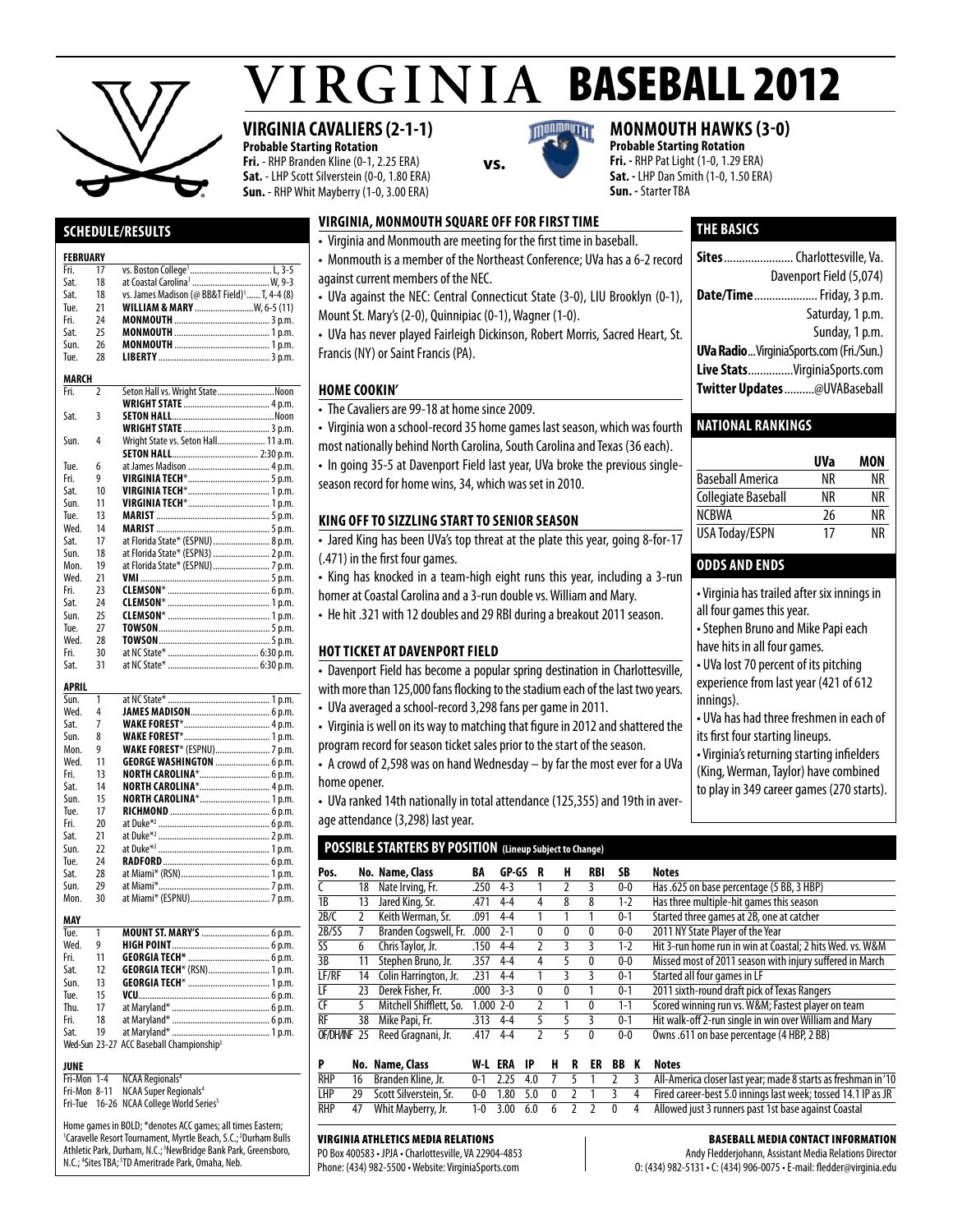#### **Cavaliers Slow Opponents' Running Game**

• Virginia historically does a good job of holding baserunners and limiting stolen bases.

• Since the current coaching staff arrived in 2004, UVa has allowed the lowest stolen base percentage (60.2) as well as the fewest stolen bases (315) and stolen base attempts (523), in the ACC.

| Team                 | SBA | Att. | Pct. |  |
|----------------------|-----|------|------|--|
| Virginia             | 315 | 523  | .602 |  |
| <b>Florida State</b> | 352 | 584  | .603 |  |
| North Carolina       | 369 | 586  | .629 |  |
| Miami                | 342 | 530  | .645 |  |

# **ACCStandings**

| Atlantic              | ACC     | Pct. | <b>Overall</b> | Pct.       | <b>Streak</b> |
|-----------------------|---------|------|----------------|------------|---------------|
| <b>Florida State</b>  | $0-0$   | .000 | $4 - 0$        | 1.000      | $W-4$         |
| <b>Boston College</b> | $0 - 0$ | .000 | 3-0            | 1.000      | $W-3$         |
| <b>NC State</b>       | $0-0$   | .000 | $3-1$          | .750       | $W-1$         |
| Maryland              | $0-0$   | .000 | $2 - 1$        | .667       | $W-1$         |
| Clemson               | $0-0$   | .000 | $2-1$          | .667       | $W-2$         |
| <b>Wake Forest</b>    | $0-0$   | .000 | $1 - 4$        | .200       | $L-3$         |
| Coactal               | nrr     | Drt  | Nyarall        | <b>Prt</b> | Straak        |

| Coastal        | ACC     | Prt. | <b>Overall</b> | Pct.  | <b>Streak</b> |
|----------------|---------|------|----------------|-------|---------------|
| Miami          | 0-0     | .000 | 4-0            | 1.000 | W-4           |
| Georgia Tech   | $0 - 0$ | .000 | $4-1$          | .800  | W-4           |
| Virginia Tech  | $0 - 0$ | .000 | $3-1$          | .750  | $1-1$         |
| North Carolina | $0 - 0$ | .000 | $2 - 1$        | .667  | $W-1$         |
| Virginia       | 0-0     | .000 | $2 - 1 - 1$    | .625  | $W-1$         |
| Duke           | 0-0     | .000 | $7-3$          | .400  | $W-1$         |

# **THE POLLS(AS OF 2/21)**

1. Florida 2. Stanford

4. Arkansas 5. Rice 6. Texas A&M

8. Arizona 9. Georgia

12. Texas

*14. Miami*

*16. Clemson* 17. Vanderbilt

20. Mississippi

22. UCLA 23. Oklahoma 24. Louisville 25. Baylor

**Baseball America**  3. South Carolina 7. Louisiana State *10. North Carolina 11. Georgia Tech* 13. Arizona State 15. Texas Christian *18. Florida State*  19. Central Florida 21. Oregon State *Italics* = 2012 UVa opponent **Collegiate Baseball**  1. Florida 2. South Carolina 3. Stanford 4. Texas A&M 5. Rice *6. North Carolina* 7. Texas 8. Arkansas 9. Louisiana State *10. Georgia Tech 11. Florida State 12. Miami, Fla.*  13. Arizona State 14. Georgia 15. Texas Christian 16. Louisville 17. Oklahoma 18. St. John's 20. California 21. Oregon State 22. Arizona 23. Stetson 24. Oregon *25. Clemson* 26. Baylor 27. UC Irvine 28. Southern Miss 30. Georgia Southern

#### **FRESHMEN GET FIRST TASTE OF COLLEGE BALL**

• Six Virginia position players have gotten their first experience at the college level during the opening four games.

• Mike Papi has started all four games in right field, hitting .313 (5-for-16) with three RBI.

• Nate Irving has started three games and played in all four at catcher and owns a team-high .625 on base percentage.

• Derek Fisher has started three games at DH, while Nick Howard and Branden Cogswell each have played in two games; Brandon Downes has played in one.

# **uva week-by-week in the polls**

| <b>CB</b><br>BA<br><b>Coaches</b> | <b>NCBWA</b> |
|-----------------------------------|--------------|
| PRE<br>17<br>NR<br>33             | 23           |
| 2/20<br>NR<br>NR<br>17            | 26           |
| $\overline{2/27}$                 |              |
| 3/5                               |              |
| 3/12                              |              |
| $\overline{3/19}$                 |              |
| 3/26                              |              |
| 4/2                               |              |
| 4/19                              |              |
| 4/16                              |              |
| 4/23                              |              |
| 4/30                              |              |
| 5/7                               |              |
| 5/14                              |              |
| 5/21                              |              |
| 5/28                              |              |
| 6/4                               |              |

#### 19. Cal State Fullerton 29. Coll. of Charleston **USA Today/ESPN Coaches (preseason)**  1. Florida 2. South Carolina 3. Stanford *4. North Carolina*  5. Texas 6. Texas A&M 7. Rice 8. Arkansas *9. Florida State 10. Georgia Tech*  11. Texas Christian 12. Vanderbilt *13. Miami (Fla.)*  14. Louisiana State 15. Oklahoma 16. Cal State Fullerton **17. Virginia** 18. UCLA 19. Oregon State 20. Arizona 21. St. John's 22. California *23. Clemson* 24. Louisville 25. Georgia **NCBWA** 1. Florida 2. South Carolina 3. Stanford 4. Texas 5. Arkansas 6. *North Carolina*  7. Rice *8. Florida State*  9. Texas 10. Louisiana State *11. Georgia Tech*  12. Arizona State *13. Miami (Fla.)*  14. Texas Christian *15. Clemson* 16. Vanderbilt 17. Georgia 18. Arizona 19. Cal State Fullerton 20. Oregon State 21. UC Irvine 22. Oklahoma 23. California 24. Central Florida 25. Louisville **26. Virginia** 27. UCLA 28. Ole Miss 29. Baylor 30. Southern Miss

#### **cavaliers rally twiceto down W&M in 11**

• Freshman Mike Papi hit a two-run walk-off single in the 11th inning to lift UVa to a 6-5 victory over William and Mary Tuesday. UVa also rallied from a 4-0 deficit in the eighth inning to send the game to extra innings.

• W&M scored a run on a UVa error in the top of the 11th, but Virginia came back in the bottom of the inning. Chris Taylor hit a leadoff single, Mitchell Shifflett walked and Stephen Bruno bunted them over.

• Papi ripped the 3-2 pitch over the drawn-in infield into right field to plate the winning runs.

• Jared King went 3-for-5 with a pair of doubles and three RBI for Virginia; his bases-clearing double in the eighth inning was key in the Cavaliers' first rally.

• Justin Thompson worked the final three innings for Virginia and earned his first decision of the year. UVa pitchers walked 10 batters in the contest, while the Cavaliers committed four errors.

• The Cavaliers overcame a fine start from W&M's Matt Davenport, who worked 6.2 shutout innings (2 hits).

• William & Mary left 19 runners on base and at least one runner in all but one inning. UVa left 11 runners stranded in the 4-hour, 17-minute marathon.

#### **senior class looks to continuewinning trend**

• Virginia's seniors will look to continue the winning trend they have set over the last three years.

• UVa won 156 games from 2009-11 –most in the nation.

• Virginia set a school record with 49 wins in 2009, topped in 2010 with 51 victories, then upped it again last year with a national-best 56 wins.

• Jared King, Scott Silverstein, Justin Thompson, Keith Werman all are in their fourth years at UVa.

#### **Wins from 2009-2011 (All Division I programs)**

1. Virginia, 156

2. South Carolina/Texas, 149

4. Arizona State, 146

5. Coastal Carolina, 144

#### **new blood behind the dish**

• None of UVa's current catchers have any experience at the Division I level.

• This marks the first time in the O'Connor era (since 2004) that Virginia entered a season with no returning experience from any of its catchers.

• Freshmen Nate Irving and Brandon Downes, junior college transfer Chace Mitchell and senior Keith Werman all are expected to vie for time at catcher.

• UVa's two catchers from last season each left via the MLB Draft (John Hicks and Kenny Swab).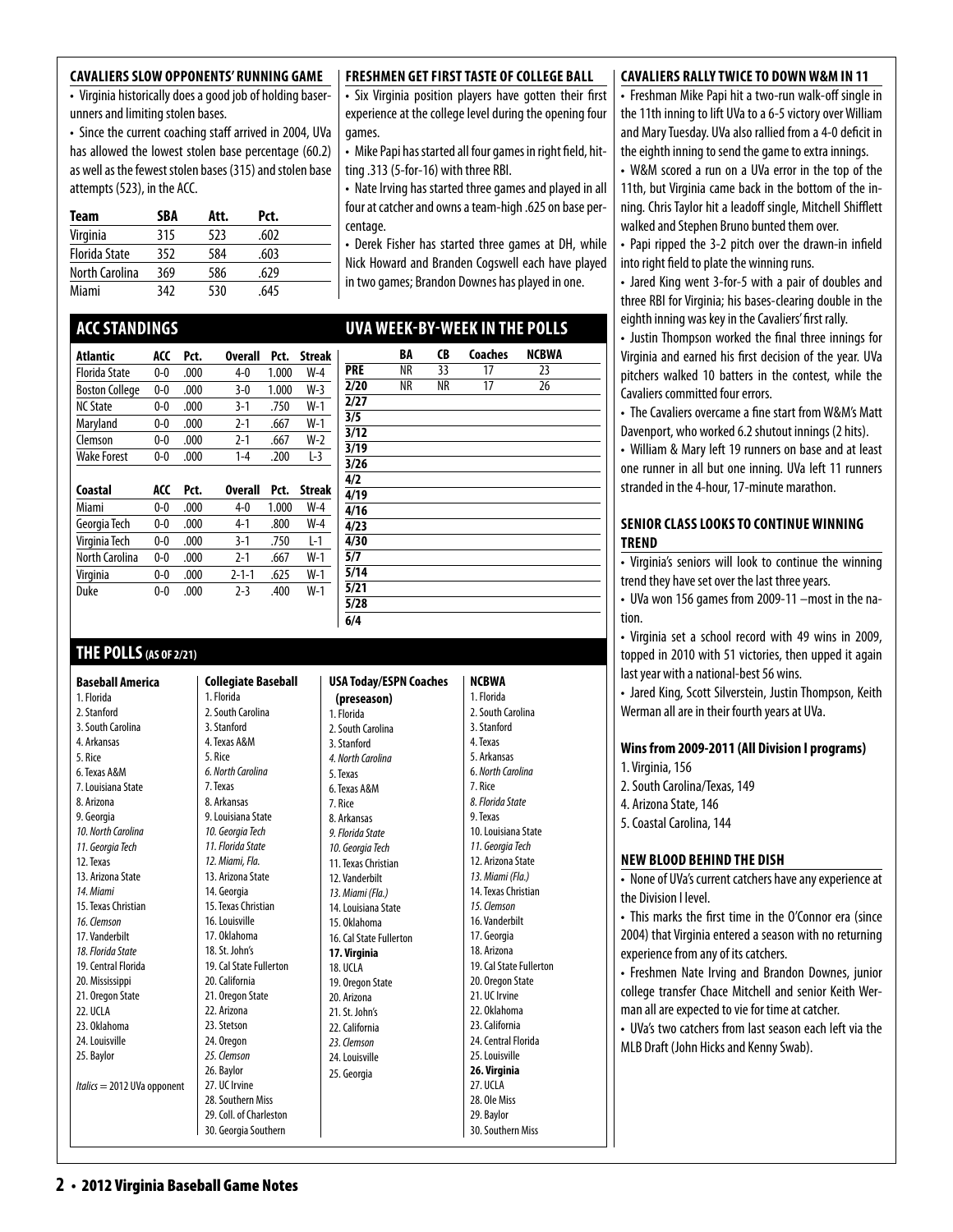# **Quick Facts**

#### **THE UNIVERSITY OF VIRGINIA**

#### **STADIUM INFORMATION**

| Facility (Capacity) Ted Davenport Field       |
|-----------------------------------------------|
| at UVa Baseball Stadium (5,074)               |
| Dimensions  335-377-408-377-335               |
|                                               |
|                                               |
|                                               |
| 5x, last vs. UC Irvine (June 13, 2011)        |
| UVa's Overall Record in Facility  266-83      |
| First Game Feb. 16, 2002 vs. Bucknell         |
| Hosted Regionals 2004, 2006, 2007, 2010, 2011 |
| Hosted Super Regionals 2010, 2011             |

#### **COACHING STAFF**

| Head Coach  Brian O'Connor (Creighton, '93)             |
|---------------------------------------------------------|
| ninth season                                            |
| Career/School Record 374-131-2, 148-79-1 ACC            |
| Associate Head Coach  Kevin McMullan (Indiana-Pa., '90) |
|                                                         |
| Assistant Coach Matt Kirby (William and Mary, '03)      |

#### **TEAM INFORMATION**

| ACC Record/Finish 22-8/T-1st. Coastal Division       |  |
|------------------------------------------------------|--|
|                                                      |  |
| NCAA Tournament. Won C'Ville Regional/Super Regional |  |
|                                                      |  |
|                                                      |  |
|                                                      |  |
|                                                      |  |
|                                                      |  |
|                                                      |  |

#### **Athletics MEDIA RELATIONS**

| Assistant AD for Media Relations Jim Daves        |  |
|---------------------------------------------------|--|
| Asst. Director/Baseball ContactAndy Fledderjohann |  |
|                                                   |  |
|                                                   |  |
|                                                   |  |
| UVa Media Relations  (434) 982-5500               |  |
| Media Relations Fax  (434) 982-5525               |  |
| Davenport Field Press Box  (434) 244-4071         |  |
| Official UVa Athletics Website VirginiaSports.com |  |

#### 2012 ACC Coaches Preseason Poll

| (first-place votes in parentheses) |                           |  |  |  |  |  |  |  |  |  |
|------------------------------------|---------------------------|--|--|--|--|--|--|--|--|--|
| <b>Atlantic Division</b>           | <b>Coastal Division</b>   |  |  |  |  |  |  |  |  |  |
| <b>Team, Points</b>                | <b>Team, Points</b>       |  |  |  |  |  |  |  |  |  |
| 1. Clemson (7), 67                 | 1. North Carolina (7), 63 |  |  |  |  |  |  |  |  |  |
| 2. Florida State (5), 64           | 2. Georgia Tech (4), 57   |  |  |  |  |  |  |  |  |  |
| 3. NC State, 46                    | T3. Miami (1), 47         |  |  |  |  |  |  |  |  |  |
| 4. Wake Forest, 34                 | T3. Virginia, 47          |  |  |  |  |  |  |  |  |  |
| 5. Maryland, 27                    | 5. Virginia Tech, 20      |  |  |  |  |  |  |  |  |  |
| 6. Boston College, 14              | 6. Duke, 18               |  |  |  |  |  |  |  |  |  |
| <b>Overall champion: UNC (7)</b>   |                           |  |  |  |  |  |  |  |  |  |

#### **who's back in the field**

• UVa returns four position starters who started at least 30 games each in 2011.

• Chris Taylor returns at shortstop after starting all 68 games and hitting .305 last year out of the leadoff spot.

• First baseman Jared King (.321, 29 RBI in 2011) played in 54 games in 2011 and returns to the right side of the infield with second baseman Keith Werman, who has started 122 games the last three years.

• Reed Gragnani is a jack-of-all trades and could play first, second or third base or the outfield. He hit .272

and drove in 32 runs last year.

#### **More on the Position Returnees**

• After an injury-plagued sophomore year, Stephen Bruno is slotted as the starter at third base this year.

• He hit .388 in 36 games as a freshman in 2010 but was limited to 25 at bats in seven games last year before an injury curtailed his season in March.

• Outfielder Colin Harrington stepped into the lineup on a platoon basis last year and hit a solid .353 while playing good defense at the corner outfield spots.

• Mitchell Shifflett, the fastest player on the team, will see significant time in center field after playing in 51 games last year, primarily as a pinch runner and defensive replacement.

• Infielder Rob Amaro also returns to the mix after undergoing offseason surgery.

#### **pitching staff will need to regroup**

• Virginia will have to rebuild its pitching staff after losing four key cogs that accumulated 70 percent of the total innings from last year.

• All-Americans Danny Hultzen (12-3, 1.37 ERA, 165 K) and Will Roberts (11-2, 1.79) left via the MLB Draft, while seniors Tyler Wilson (10-0, 2.24) and Cody Winiarski (6-4, 2.92) graduated and went into the draft.

• The four combined to throw 405 of UVa's 612 innings in 2011 (66 percent), with Hultzen, Roberts and Wilson all tossing over 100 innings each. That trio combined to go 33-5 last year.

#### **Kline Moves from 'Pen to Anchor Rotation**

• RHP Branden Kline was a First-Team All-America closer last year, but has moved into a starting role this season. • A 2012 Preseason All-American, Kline (4-1, 1.88 ERA in 2011) tied an ACC record last year with 18 saves in earning All-America honors.

• He has experience as a starter. As a freshman in 2010, Kline started eight games, including two in the NCAA tournament.

#### **plenty of arms remain**

• The Cavaliers have several veteran options to fill the slots, including seven who made eight or more appearances in 2011.

• RHP Whit Mayberry (5-0, 3.00) worked 33 innings last year, primarily out of the bullpen, but had a great fall and is expected to contribute as a starter.

• LHP Scott Silverstein (1-0, 3.77) made 14 appearances last season after coming back from a second arm surgery and should also factor in as a starter.

• LHP Kyle Crockett (3-0, 1.97) made 27 appearances last season, limiting opponents to a .233 average. He could see time in the rotation or out of the bullpen.

• RHP Justin Thompson will enter the season as the Cavaliers' closer. He went 3-1 with a 3.46 ERA in 22 outings out of the 'pen in 2011.

• RHP Artie Lewicki (0-1, 0.96) made nine appearances last season but was one of the Cavaliers' biggest standouts during the preseason.

• RHP Shane Halley (0-0, 5.40) pitched eight times last year and also will be a factor.

• LHP Ryan Ashooh and Aaron Stull as well as RHP Austin Young all have experience and are in the mix as well.

#### **holes in the field**

• Offensively, UVa lost both of its catchers, John Hicks and Kenny Swab, as well as three-year starting third baseman Steven Proscia and starting corner outfielders John Barr and David Coleman.

• The five combined for 309 starts last year (61.8 average) as well as 765 career starts in the field. All five hit .290 or better in 2011 and also were strong defensively.

• In addition to pitching, Danny Hultzen was a frequent contributor at DH and made 43 appearances in the batting lineup in 2011, hitting .309.

• Virginia had a school-record .978 fielding percentage in 2011, a mark which ranked seventh nationally.

#### **lots of new faces**

• Virginia welcomes in 13 newcomers this season, and many will be counted on to contribute immediately.

• Eleven of the newcomers are freshmen, while juniorcollege transfers Chace Mitchell and Joel Effertz round out the baker's dozen.

• This marks UVa's largest crop of new players since the 2008 season when 16 newcomers came into the program.

#### **more on the newbies**

• Left-handed hitting outfielders Derek Fisher and Mike Papi are expected to contribute immediately. Both were drafted in 2011; Fisher was a sixth-round pick, while Papi was a 30th-round selection.

• Nick Howard could see time at either of the corner infield positions and on the mound, while Branden Cogswell is a talented middle infielder who will get playing time at second base and shortstop.

• Kenny Towns could play first base or see time in the DH role, while Thomas Woodruff also will give the Cavaliers depth on the infield.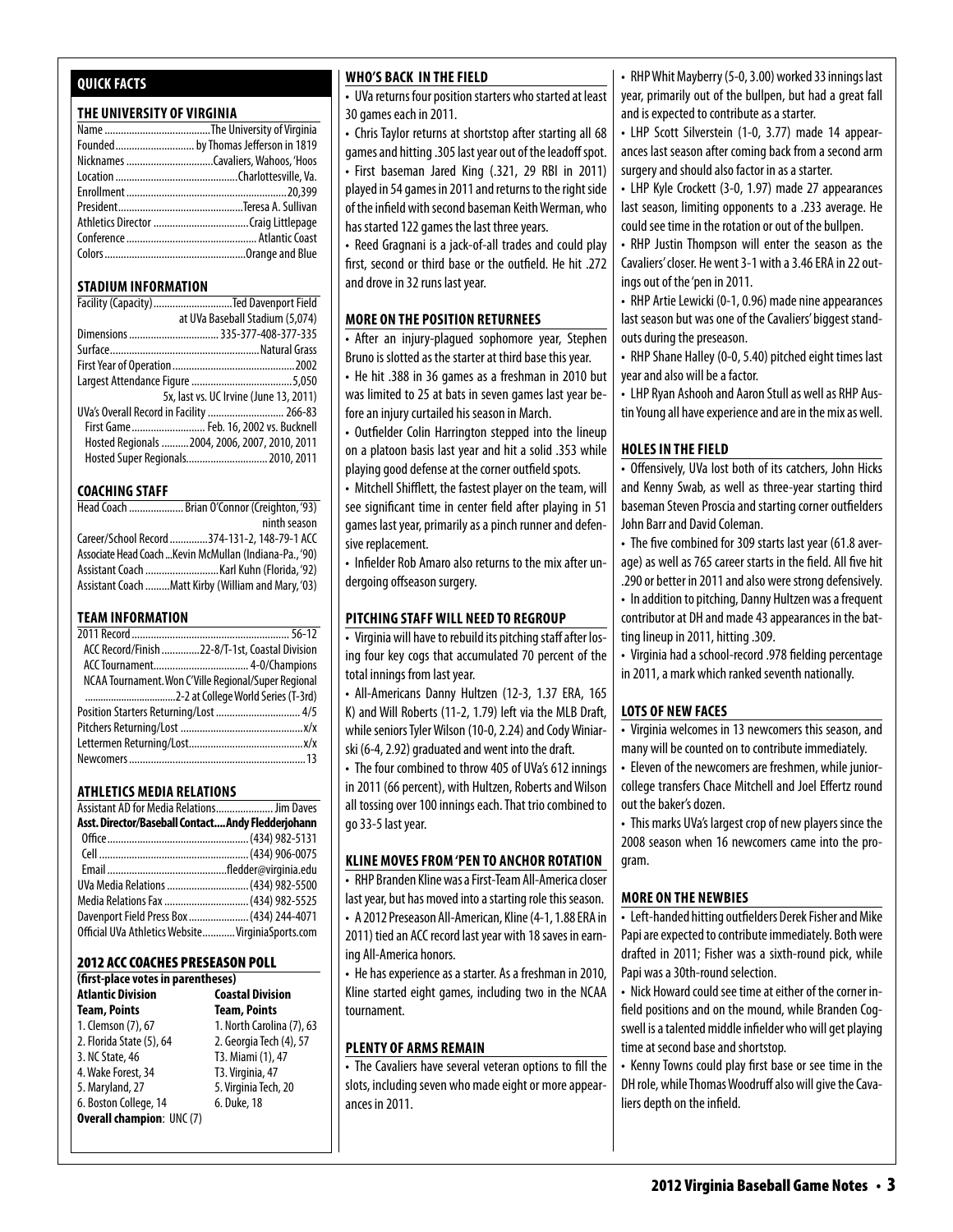#### **detailing the schedule**

• The Cavaliers' schedule will be challenging, featuring 26 games against 10 teams that qualified for the 2011 NCAA Tournament.

• UVa has games slated against 2011 NCAA qualifiers Clemson, Coastal Carolina, Florida State, Georgia Tech, James Madison, Miami (Fla.), North Carolina, NC State, Seton Hall and Wright State.

• UVa's home schedule includes three-game series with fellow 2011 CWS participant UNC, as well as Clemson, Georgia Tech, Virginia Tech and Wake Forest.

• For the first time since 2002, Virginia will open conference play at home, as Virginia Tech comes to Davenport Field March 9-11, marking the earliest ACC games ever played in Charlottesville.

• Four of UVa's first six conference series will be at home.

#### **O'Connor reaches 350 wins in fewest games in ACC History**

• In his ninth season as Virginia's head coach, Brian O'Connor stands at 372 wins entering the NCAA College World Series (372-130-1); he reached 350 on April 15, 2011.

• He posted 350 wins in the fewest number of games in ACC history (472).

• Mike Martin of Florida State was the fastest in ACC history to reach 350 wins (while a member of the ACC). He needed 478 games (in seven seasons from 1992 to 1998) to reach the mark.

• Other current coaches of note in the ACC: Jack Leggett (Clemson) and Danny Hall (GT) each needed 487 games to reach 350 wins (350-137 each).

#### **o'Connor ranks third inwin percentage entering 2012**

• UVa head coach Brian O'Connor entered 2012 with a career record of 372-130-1 (.741) and a 148-79-1 record in ACC play.

• O'Connor's 74.1 winning percentage ranked as the third-best mark among active NCAA Division I coaches entering the 2012 season.

• The only coaches who own a higher winning percentage are Mike Fox (North Carolina) and Mike Martin (Florida State).

#### **virginia Leads Nation in ERA Last seven Years**

• Virginia led all NCAA Division I teams in ERA over the past seven seasons, boasting a 3.10 team ERA since 2005.

• UVa is the only school to rank in the top 20 in the country in ERA each of the last seven seasons

• Virginia led the nation in ERA last year (2.24) and posted No. 3 marks in 2005, 2006, 2007 and 2009.

• Virginia also is the only team in Division I to rank among the top 20 nationally in ERA, strikeouts and fewest hits allowed each of the last four years.

#### **NCAA Division I ERA Since 2005**

#### **DEFENSE TOPS ACC UNDER CURRENT STAFF**

• Virginia's defense has racked up the ACC's best fielding percentage since the current coaching staff arrived in 2004.

• Virginia has accumulated a .973 fielding percentage over the last eight years combined, including a schoolrecord .978 mark last season (seventh nationally).

• North Carolina ranks second in the ACC over the same span with a .969 fielding mark.

## **cavaliers in the pros (as of end of 2011 season)**

#### **Major League Baseball**

| Brandon Guyer (2005-07) Durham Bulls (AAA)              |  |
|---------------------------------------------------------|--|
| Javier Lopez (1996-98) San Francisco Giants             |  |
| Mark Reynolds (2001-04)Baltimore Orioles                |  |
| Michael Schwimer (2005-08) Lehigh Valley IronPigs (AAA) |  |
| Ryan Zimmerman (2003-05) Washington Nationals           |  |

#### **Minor League Baseball**

| Kevin Arico (2008-10) AZL Reds (Rookie)<br>Mike Ballard (2003-06) Bowie Baysox (AA)<br>John Barr (2008-11)  Mahoning Valley scrappers (A)<br>Tyler Cannon (2007-10)Kinston Indians (High A)<br>Andrew Carraway (2006-09)  Jackson Generals (AA) |
|-------------------------------------------------------------------------------------------------------------------------------------------------------------------------------------------------------------------------------------------------|
|                                                                                                                                                                                                                                                 |
|                                                                                                                                                                                                                                                 |
|                                                                                                                                                                                                                                                 |
|                                                                                                                                                                                                                                                 |
|                                                                                                                                                                                                                                                 |
| Neal Davis (2007-10)GCL Phillies (Rookie)                                                                                                                                                                                                       |
| Sean Doolittle (2005-07)  Sacramento River Cats (AAA)                                                                                                                                                                                           |
| Jeremy Farrell (2006-08) Altoona Curve (AA)                                                                                                                                                                                                     |
| Phil Gosselin (2008-10)  Lynchburg Hillcats (High A)                                                                                                                                                                                            |
| Dan Grovatt (2008-10)  West Virginia Power (A)                                                                                                                                                                                                  |
| John Hicks (2009-11) Clinton LumberKings (A)                                                                                                                                                                                                    |
| Danny Hultzen (2009-11)Drafted by Seattle Mariners                                                                                                                                                                                              |
| Casey Lambert (2004-07) Norfolk Tides (AAA)                                                                                                                                                                                                     |
|                                                                                                                                                                                                                                                 |
| Pat McAnaney (2005-08)  Mobile BayBears (AA)                                                                                                                                                                                                    |
| Greg Miclat (2005-07)Bowie Baysox (AA)                                                                                                                                                                                                          |
| Mike Mitchell (2004-07) Tulsa Drillers (AA)                                                                                                                                                                                                     |
| Robert Morey (2008-10)  Greensboro Grasshoppers (A)                                                                                                                                                                                             |
| Matt Packer (2007-09)  Akron Aeros (AA)                                                                                                                                                                                                         |
| Jarrett Parker (2008-10)San Jose Giants (High A)                                                                                                                                                                                                |
| Steven Proscia (2009-11)  High Desert Mavericks (High A)                                                                                                                                                                                        |
| Beau Seabury (2006-07)  Modesto Nuts (High A)                                                                                                                                                                                                   |
| Kenny Swab (2010-11)Burlington Royals (Rookie)                                                                                                                                                                                                  |
| Tyler Wilson (2008-11)  Aberdeen IronBirds (A)                                                                                                                                                                                                  |
| Cody Winiarski (2010-11)Great Falls Voyagers (Rookie)                                                                                                                                                                                           |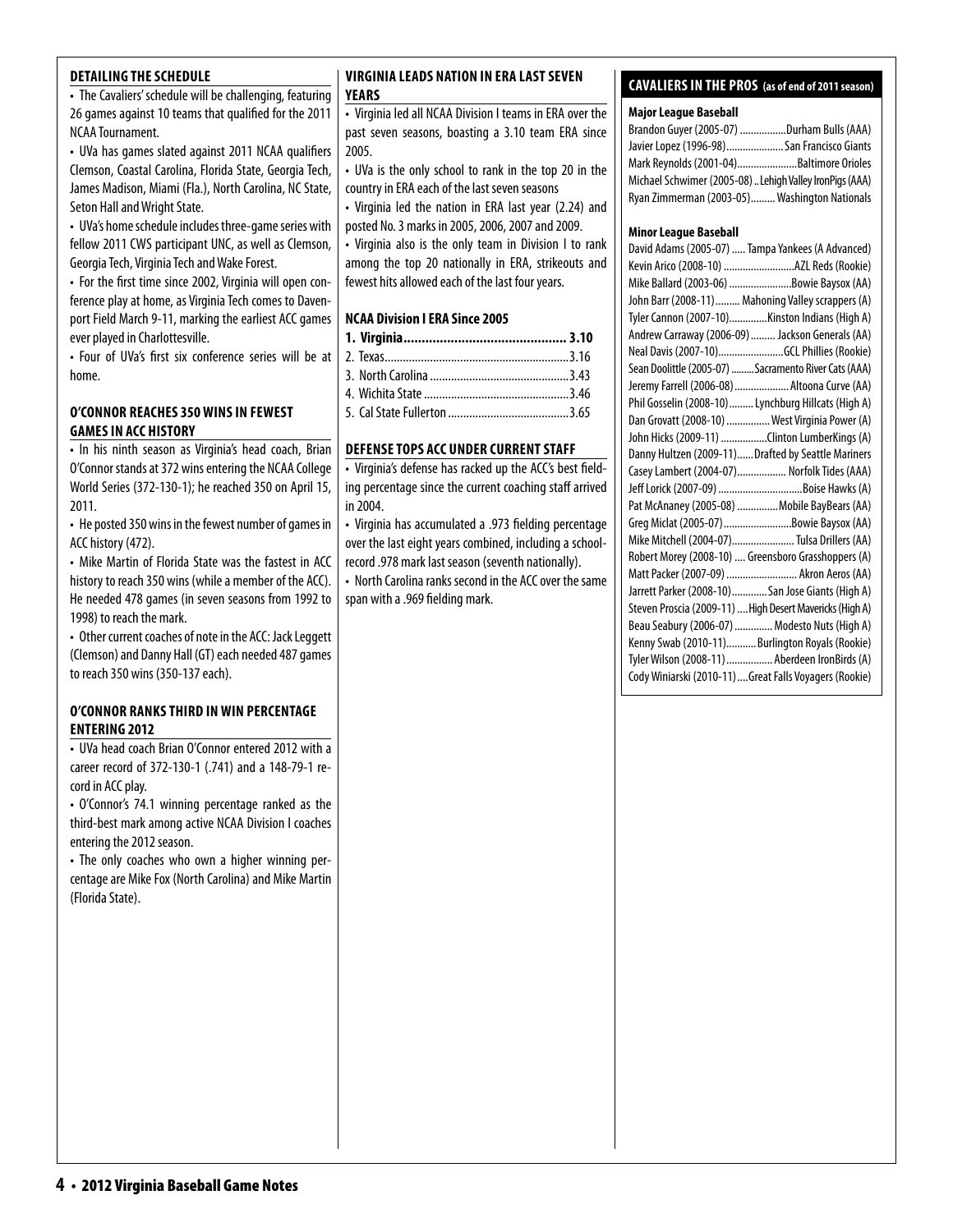# **head coach brian o'connor**

#### **PERSONAL INFORMATION**

**Born:** April 21, 1971, in Omaha, Neb. **High School:** Saint Albert H.S., Council Bluffs, Iowa (1989) **College:** Creighton (1993), bachelor's in marketing **Coaching Career:**  Creighton, Assistant Coach (1993-94) Notre Dame, Assistant Coach (1994-2001)

Notre Dame, Assoc. Head Coach (2001-03) Virginia, Head Coach (2004-present) **Family:** Married to former Cindy Petratis; three children - daughters, Ellie and Maggie and son, Dillon

#### **virginia Notes**

- Ninth season at Virginia
- Overall record of 374-131-2 (148-79-1 ACC)
- 2009 National Coach of the Year (NCBWA, CBI)
- 2009 ACBA Atlantic Region Coach of the Year
- Three-time ACC Coach of the Year (2004, 2010, 2011) • NCAA tournament appearances in each of his eight seasons (UVa had been to three NCAA tournaments prior to his arrival)
- Guided UVa to 2009 and 2011 College World Series
- 2009 trip to CWS was first in school history (Irvine Regional and Oxford Super Regional champions)
- Hosted five NCAA regionals and two super regionals
- Led UVa to 2010 and 2011 ACC Coastal Division titles
- Fastest coach in ACC history to 350 wins (472 games)
- Led teams to ACC Championship games in 2005, 2008, 2009 and 2011 (won '09 and '11 titles)
- In first eight seasons, his teams averaged 46.5 wins per season
- Guided UVa to school-record win total each of last three seasons (49 in 2009, 51 in 2010, 56 in 2011)
- **•**  Program has had 47 players picked in Major League Baseball Draft over the last eight years
- UVa has had 15 All-America and 37 all-conference selections in his tenure
- UVa has posted seven 40-win seasons (39 in 2008)
- Second in career wins at UVa only Dennis Womack has more (594, 1981-2003)

#### **CAREER NOTES**

- Associate head coach of Notre Dame's 2002 College World Series team
- Coached at Notre Dame from 1994-2003
- Played college baseball at Creighton and pitched on the Bluejays' 1991 College World Series team
- Played in the minor leagues in the Philadelphia Phillies' farm system before assistant coaching stints at Creighton and Notre Dame

#### **Coaching Record at virginia**

| Year | <b>Overall</b>            | ACC           | <b>Postseason</b>                |
|------|---------------------------|---------------|----------------------------------|
| 2004 | 44-15                     | $18-6$        | <b>NCAA Regional</b>             |
| 2005 | $41 - 20$                 | $14 - 14$     | <b>NCAA Regional</b>             |
| 2006 | $47-15$                   | $21-9$        | <b>NCAA Regional</b>             |
| 2007 | $43 - 14$                 | $19-9$        | <b>NCAA Regional</b>             |
| 2008 | $39 - 23$                 | $15 - 15$     | <b>NCAA Regional</b>             |
| 2009 | $49 - 15 - 1$             | $16 - 11 - 1$ | <b>NCAA College World Series</b> |
| 2010 | $51 - 14$                 | $23 - 7$      | <b>NCAA Super Regional</b>       |
| 2011 | $56 - 12$                 | $22 - 8$      | NCAA College World Series        |
| 2012 | $2 - 1 - 1$               | $0 - 0$       |                                  |
|      | Career 374-131-2 148-79-1 |               |                                  |

# **THE LAST TIME VIRGINIA ...**

| and Dan Street at Virginia Tech (April 18, 2001)      |
|-------------------------------------------------------|
|                                                       |
| Sean Doolittle, Joe Florio at Liberty (April 5, 2005) |
|                                                       |
|                                                       |
|                                                       |
|                                                       |
|                                                       |
|                                                       |

# **THE LAST TIME A CAVALIER ...**

| Hit three home runs in a game Dan Street vs. Old Dominion in Charleston, S.C. (February 22, 2002) |
|---------------------------------------------------------------------------------------------------|
|                                                                                                   |
|                                                                                                   |
|                                                                                                   |
| vs. Central Connecticut (March 7, 2004)                                                           |
|                                                                                                   |
|                                                                                                   |
|                                                                                                   |
|                                                                                                   |
|                                                                                                   |
|                                                                                                   |
|                                                                                                   |
|                                                                                                   |
|                                                                                                   |
|                                                                                                   |
|                                                                                                   |
|                                                                                                   |
|                                                                                                   |
|                                                                                                   |
|                                                                                                   |
|                                                                                                   |
|                                                                                                   |
|                                                                                                   |
| Pitched back-to-back complete games  Robert Morey vs. Duke (May 1, 2010) and UNC (May 15, 2010)   |
|                                                                                                   |
|                                                                                                   |
|                                                                                                   |
|                                                                                                   |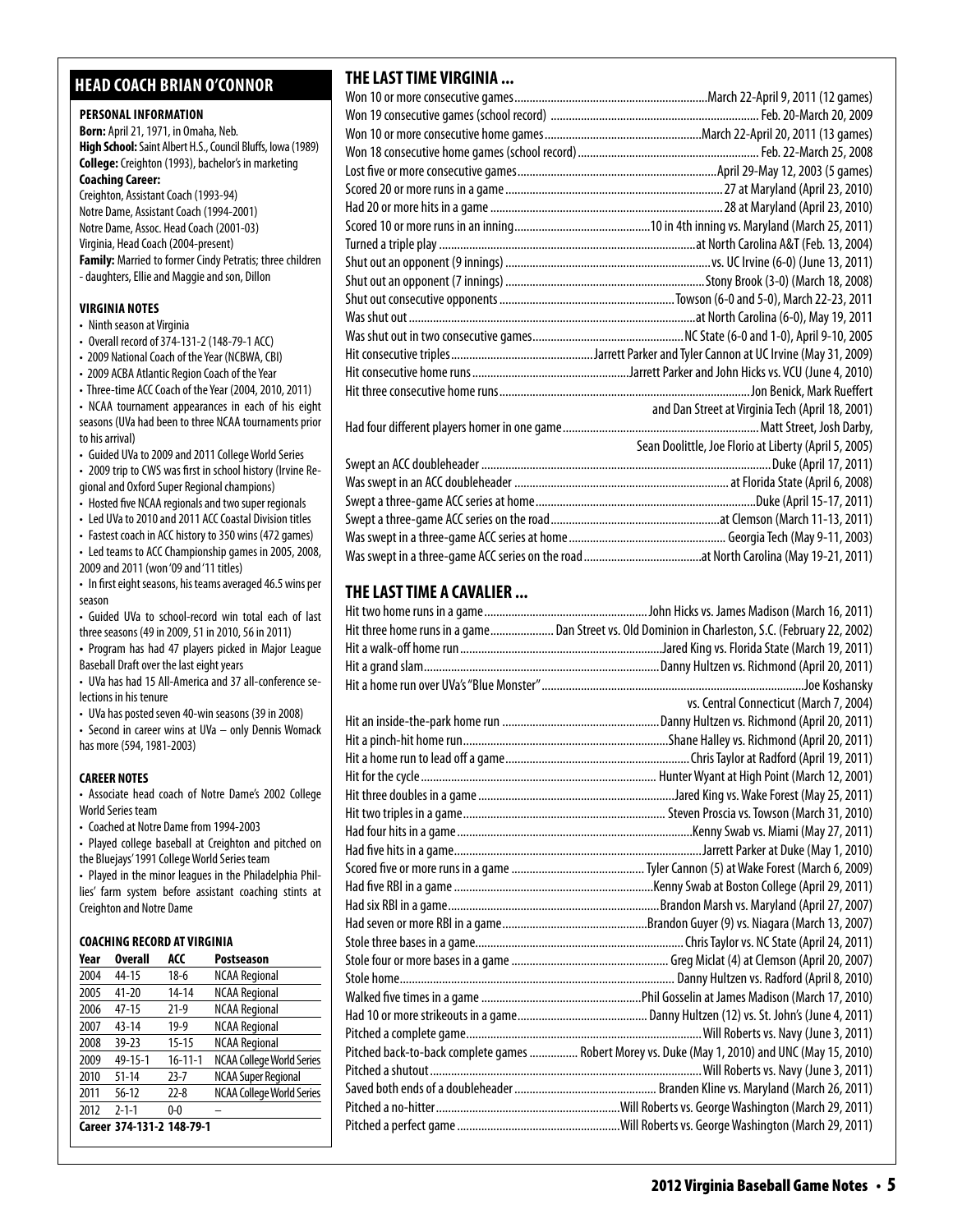#### **2012 Virginia Baseball Overall Statistics for Virginia (as of Feb 22, 2012) (All games Sorted by Batting avg)**

Record: 2-1-1 Home: 1-0 Away: 1-0 Neutral: 0-1-1 ACC: 0-0

| Player               | avg   | gp-gs   | ab           |                | h        | 2 <sub>b</sub> | 3b | hr       | rbi          | tb       | slg%  | bb             | hp       | <b>SO</b>      | gdp      | ob%   | sf           | sh          | sb-att  | DO             | a              | е              | fid%  |
|----------------------|-------|---------|--------------|----------------|----------|----------------|----|----------|--------------|----------|-------|----------------|----------|----------------|----------|-------|--------------|-------------|---------|----------------|----------------|----------------|-------|
| 13 Jared King        | .471  | $4 - 4$ | 17           | 4              | 8        |                |    |          | 8            | 15       | .882  | $\mathbf{2}$   | 0        |                |          | .526  | 0            | 0           | $1 - 2$ | 35             | 5              | 0              | 1.000 |
| 25 Reed Gragnani     | .417  | $4 - 4$ | 12           | $\overline{2}$ | 5        | 0              | 0  | $\Omega$ | 0            | 5        | .417  | $\overline{2}$ | 4        |                | $\Omega$ | .611  | $\mathbf{0}$ | $\mathbf 0$ | $0-0$   | 9              |                | 0              | 1.000 |
| 11 Stephen Bruno     | .357  | $4 - 4$ | 14           | 4              | 5        |                |    |          |              |          | .500  | 3              | 2        | 2              | $\Omega$ | .526  | 0            |             | $0 - 0$ | 3              | 10             | 0              | 1.000 |
| 38 Mike Papi         | .313  | $4 - 4$ | 16           | 5              | 5        |                | 0  |          | 3            | 6        | .375  | 4              | $\Omega$ |                |          | .450  | 0            | $\Omega$    | $0 - 1$ | 4              | $\Omega$       | 0              | 1.000 |
| 18 Nate Irving       | .250  | $4 - 3$ | 8            |                | 2        |                |    |          | 3            |          | .250  | 5              | 3        | 0              |          | .625  | $\Omega$     | 0           | $0-0$   | 28             | 5              | $\overline{2}$ | .943  |
| 14 Colin Harrington  | .231  | $4 - 4$ | 13           |                | 3        |                | 0  |          | 3            | 3        | .231  |                | 2        | $\mathcal{P}$  | $\Omega$ | .375  | $\mathbf{0}$ | 2           | $0 - 1$ | 4              | $\Omega$       | 0              | 1.000 |
| 6 Chris Taylor       | .150  | $4 - 4$ | 20           | 2              | 3        | 0              |    |          | 3            | 6        | .300  |                | $\Omega$ | 2              |          | .190  | 0            | 0           | $1 - 2$ | 8              | 11             | 4              | .826  |
| 2 Keith Werman       | .091  | $4 - 4$ | 11           |                |          | 0              | 0  | $\Omega$ |              |          | .091  | $\overline{2}$ |          | $\overline{2}$ | $\Omega$ | .267  |              |             | $0 - 1$ | 13             | 13             | 0              | 1.000 |
| 23 Derek Fisher<br>. | .000  | $3-3$   | 10           | $\Omega$       | 0        | 0              | 0  | $\Omega$ |              | $\Omega$ | .000  | $\overline{2}$ | 1        | 4              | $\Omega$ | .231  | $\Omega$     | 0           | $0 - 1$ | 0              | $\Omega$       | 0              | .000  |
| 5 Mitchell Shifflett | 1.000 | $2 - 0$ |              | 2              |          |                |    |          | <sup>0</sup> |          | 1.000 |                |          |                | $\Omega$ | 1.000 | $\Omega$     | 0           | $1 - 1$ | $\overline{2}$ | $\Omega$       | 0              | 1.000 |
| 33 Nick Howard       | .250  | $2 - 1$ | 4            | $\Omega$       |          | $\Omega$       | 0  | $\Omega$ | $\Omega$     |          | .250  |                | $\Omega$ |                | $\Omega$ | .400  | $\mathbf{0}$ | $\Omega$    | $0 - 0$ | $\mathbf{0}$   | $\Omega$       | $\Omega$       | .000  |
| 7 Branden Cogswell   | .000  | $2 - 1$ | 3            | 0              | 0        |                |    |          | 0            | $\Omega$ | .000  | 0              | 0        | <sup>0</sup>   |          | .000  | 0            | 0           | $0-0$   | 0              | $\overline{2}$ |                | .667  |
| 10 Brandon Downes    | .000  | $1 - 0$ | $\mathbf{0}$ | 0              | $\Omega$ |                |    |          | 0            |          | .000  |                | $\Omega$ | $\Omega$       | $\Omega$ | 1.000 | $\Omega$     | 0           | $0-0$   | 0              | $\Omega$       | 0              | .000  |
| Totals               | .264  | 4       | 129          | 22             | 34       | 3              | 2  | 2        | 22           | 47       | .364  | 25             | 13       | 16             | $\Omega$ | .429  |              | 4           | $3-9$   | 111            | 54             | 7              | .959  |
| Opponents            | .242  | 4       | 132          | 17             | 32       | 8              | O  |          | 12           | 46       | .348  | 20             | 5        | 30             | $\Omega$ | .363  | $\Omega$     | 3           | $4 - 7$ | 109            | 44             | $\overline{c}$ | .987  |

LOB - Team (41), Opp (32). DPs turned - Team (7), Opp (2). IBB - Team (1), Bruno, S. 1, Opp (1). Picked off - Shifflett, M 1.

#### **(All games Sorted by Earned run avg)**

| Player               | era  | w-l     | app           | gs         | cg       | sho | sv       | ip   | n        |                | er             | bb       | sol             | 2 <sub>b</sub> | 3 <sub>b</sub> | hr       | b/avg |                |          |          |          | wp hp bk sfa sha |
|----------------------|------|---------|---------------|------------|----------|-----|----------|------|----------|----------------|----------------|----------|-----------------|----------------|----------------|----------|-------|----------------|----------|----------|----------|------------------|
| 3 Kyle Crockett      | 0.00 | $0-0$   | 2             |            | 0        | 0/0 |          | 6.0  |          |                |                | 4        |                 | 2              |                |          | .150l |                |          |          |          |                  |
| 29 Scott Silverstein | 1.80 | $0 - 0$ |               |            | 0        | 0/0 | Οl       | 5.0  |          | $\overline{2}$ |                | 3        |                 | $\Omega$       |                |          | .000l | 0              |          | $\Omega$ |          | 0                |
| 16 Branden Kline     | 2.25 | $0 - 1$ |               |            | 0        | 0/0 | ΩI       | 4.0  |          | 5              |                | 2        | 3               | 2              |                |          | .368  |                |          |          |          | 0                |
| 47 Whit Mayberry     | 3.00 | $1 - 0$ |               |            | 0        | 0/0 | $\Omega$ | 6.0  | 6        | 2              | $\overline{2}$ | $\Omega$ | $\frac{4}{ }$   | $\Omega$       | $\Omega$       |          | .316  | 0              |          | $\Omega$ | 0        |                  |
| 34 Artie Lewicki     | 3.00 | $0-0$   | 2             | $\Omega$   | 0        | 0/0 | 01       | 6.0  | 5        | 3              | 2              | 2        | 41              | $\mathcal{P}$  | $\Omega$       |          | .217  | 0              |          |          |          | - 0              |
| -----------------    |      |         |               |            |          |     |          |      |          |                |                |          |                 |                |                |          |       |                |          |          |          |                  |
| 31 Justin Thompson   | 0.00 | $1 - 0$ | $\mathcal{P}$ | 0          | 0        | 0/0 | 01       | 3.1  |          |                | 0              | 4        | 3               | $\Omega$       | $\Omega$       | 0        | 250   |                |          |          |          |                  |
| 17 Shane Halley      | 0.00 | $0 - 0$ |               | $2\quad 0$ | 0        | 0/0 | $\Omega$ | 2.0  | $\Omega$ | $\mathbf 0$    | $\Omega$       |          | $\overline{2}$  | $\Omega$       | $\Omega$       | $\Omega$ | .000l | 0              | $\Omega$ | 0        | 0        | 0                |
| 19 Joel Effertz      | 4.91 | $0-0$   | 2             |            | 0        | 0/0 | Οl       | 3.2  | 6        | 2              | 2              | 4        | 5               |                |                |          | .462  |                |          |          |          |                  |
| 39 Austin Young      | 9.00 | $0-0$   |               | 0          | 0        | 0/0 | Οl       | 1.0  |          |                |                | 0        |                 |                | $\Omega$       |          | .400  | 0              | $\Omega$ | $\Omega$ |          | 0                |
| Totals               | 2.19 | $2 - 1$ | 4             |            | $\Omega$ | 0/0 |          | 37.0 | 32       | 17             | 9              | 20       | 30l             |                |                |          | .242  | 2              | 5.       | $\Omega$ | $\Omega$ | 3                |
| Opponents            | 5.20 | $1 - 2$ | 4             |            | $\Omega$ | 0/0 |          | 36.1 | 34       | 22             | 21             | 25       | 16 <sup>1</sup> |                |                |          | .264  | $\overline{2}$ | 13       |          |          |                  |

PB - Team (2), Irving, N. 2, Opp (1). Pickoffs - Team (1), Silverstein, 1, Opp (1). SBA/ATT - Irving, N. (4-7), Effertz, J. (2-3), Thompson, J. (2-2), Mayberry, W. (0-1), Lewicki, A. (0-1).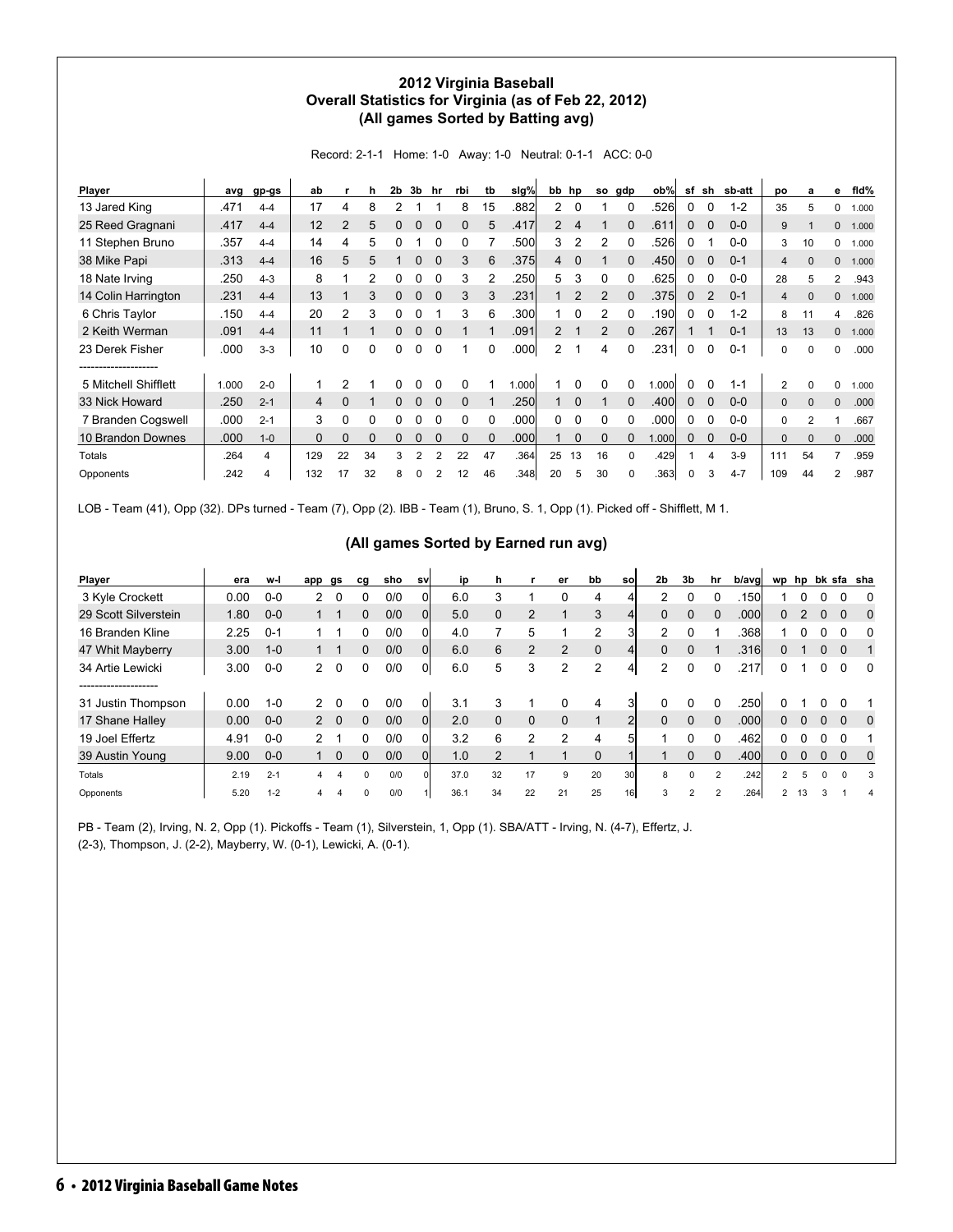#### **2012 Virginia Baseball Game Results for Virginia (as of Feb 23, 2012) (All games)**

| Date           | Opponent                  | Score   | Inns | Overall     | <b>ACC</b>  | <b>Pitcher of record</b> | Attend | Time |
|----------------|---------------------------|---------|------|-------------|-------------|--------------------------|--------|------|
| % Feb 17, 2012 | vs Boston College         | $3-5$   |      | $0 - 1 - 0$ | $0 - 0 - 0$ | Kline, B. $(L 0-1)$      | 564    | 2:52 |
| % Feb 18, 2012 | at #35 Coastal Carolina   | $9-3$   |      | $1 - 1 - 0$ | $0 - 0 - 0$ | Mayberry, W. (W 1-0)     | 1635   | 3:25 |
| % Feb 18, 2012 | vs James Madison          | $4 - 4$ |      | $1 - 1 - 1$ | $0 - 0 - 0$ | None                     | 752    | 3:13 |
| Feb 22, 2012   | <b>WILLIAM &amp; MARY</b> | $6 - 5$ |      | $2 - 1 - 1$ | $0 - 0 - 0$ | Thompson, J. (W 1-0)     | 2598   | 4:17 |

\* = Conference game

% = Caravelle Resort Tournament; Conway/Myrtle Beach, S.C.

() extra inning game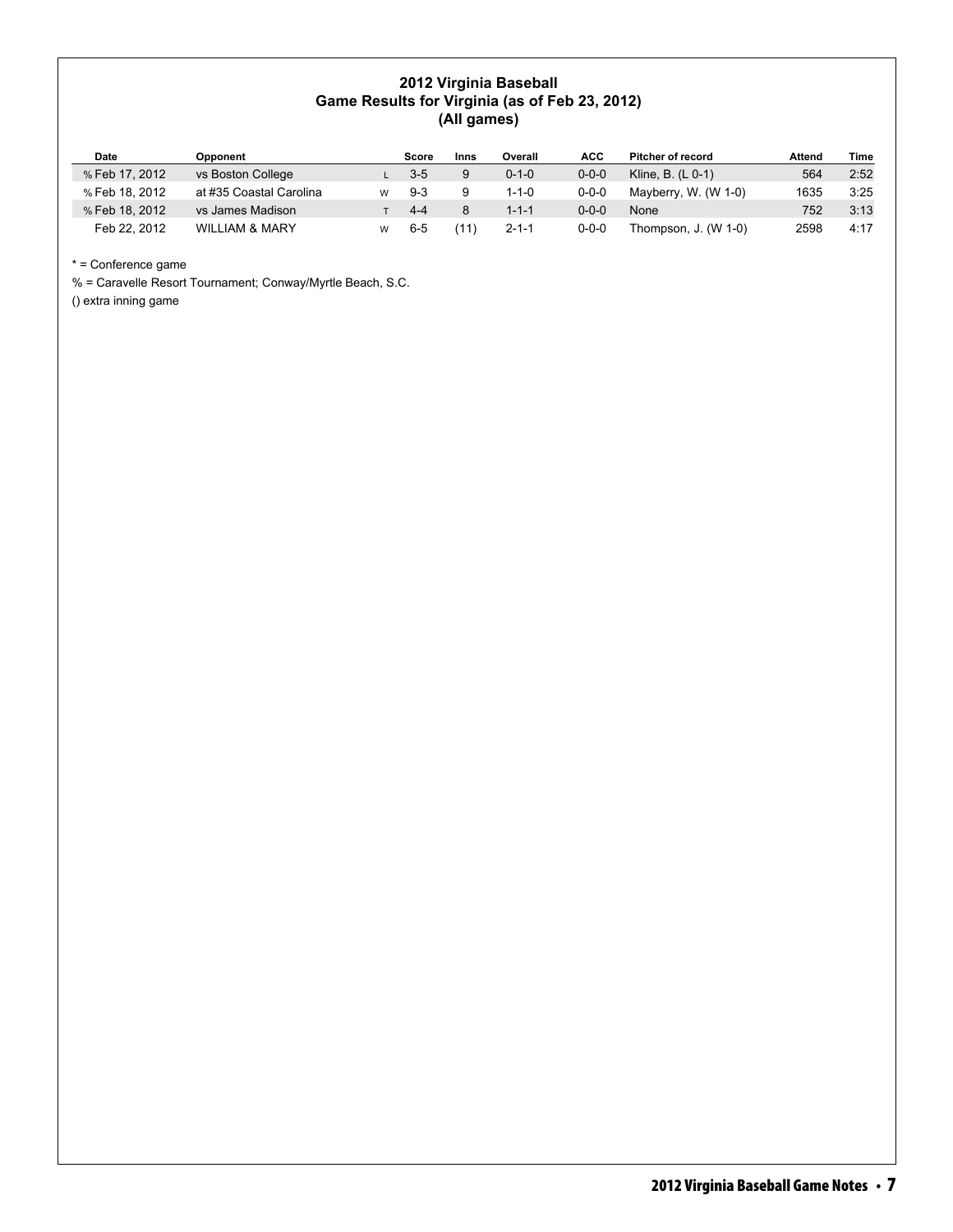| Werman, K<br>3-0-0-0<br>2-1-0-0<br>2-0-0-1<br>4-0-1-0<br>4-0-1-0<br>#                                          | $1.0 - 2 - 1 - 1 - 0 - 1$<br>A,guno Y<br>Young,A<br>ĺ                                                                                                             |  |
|----------------------------------------------------------------------------------------------------------------|-------------------------------------------------------------------------------------------------------------------------------------------------------------------|--|
| <i>C_0</i><br>  000 T - 000<br>  000 T - 000<br>  000 T - 000<br>  000 T - 000<br>\$#                          |                                                                                                                                                                   |  |
| Shifflett, M<br>$0 - 1 - 0 - 0$<br>$1 - 1 - 0$<br>#5                                                           | $0.1 - 0 - 0 - 0 - 1$<br>$3.0 - 3 - 1 - 0 - 4 - 2$<br>Thompson, J<br>Ĭ<br>#31                                                                                     |  |
| )<br>Pap:1-0<br>Pap:1-1-1-2<br><del>Pap:1-1-1-1</del> -4<br><del>4 4 4 4 4</del><br>#38                        | $*5.0 - 0 - 2 - 1 - 3 - 4$<br>Silverstein<br>Î<br>$\vdots$<br>#29                                                                                                 |  |
| <b>NANGAN</b><br>EXPOS<br>EXPOS<br>NANGAN<br>#13                                                               |                                                                                                                                                                   |  |
| #18                                                                                                            | $*6.0 - 2 - 2 - 0.4$<br>Mayberry, W<br>$\begin{array}{c} \vdots \\ \vdots \\ \vdots \end{array}$<br>ĺ<br>#47                                                      |  |
| Howard, N<br>1-0-0-0<br>$3 - 0 - 1 - 0$<br>$\begin{array}{c} \vdots \\ \vdots \\ \vdots \end{array}$<br>#33    | $2.2 - 3 - 2 - 1 - 1 - 2$<br>3.1-2-1-1-1-2<br>Lewicki, A<br>ł<br>#34                                                                                              |  |
| Harrington<br>4-0-1-0<br>3-0-1-1<br>2-1-1-2<br>4-0-0-0<br>#14                                                  |                                                                                                                                                                   |  |
| Gragmani, R<br>3-0-2-0<br>3-0-1-0<br>2-1-0-0<br>4-1-2-0<br>#25                                                 | Kline, B<br>- 4.0-7-5-1-2-3<br>$\begin{array}{c} \vdots \\ \vdots \\ \vdots \end{array}$<br>ļ<br>$\begin{array}{c} \vdots \\ \vdots \\ \vdots \end{array}$<br>#16 |  |
| Fisher, D<br>4-0-0-1<br>3-0-0-0<br>$3 - 0 - 0 - 0$<br>#23                                                      | $1.0 - 0 - 0 - 0 - 1$<br>$1.0 - 0 - 0 - 1 - 1$<br>Halley, S<br>#17                                                                                                |  |
| Downes, B<br>$0 - 0 - 0 - 0$<br>Í<br>#10                                                                       | $*2.2 - 6 - 2 - 3 - 4$<br>$1.0 - 0 - 0 - 1 - 1$<br>#19<br>Effertz,J                                                                                               |  |
| Cogswell, B<br>$1 - 0 - 0 - 0$<br>2-0-0-0<br>$\begin{array}{c}\n\vdots \\ \vdots \\ \vdots\n\end{array}$<br>4# |                                                                                                                                                                   |  |
| #11                                                                                                            | $1.0 - 1 - 1 - 0 - 2 - 1$<br>$5.0 - 2 - 0 - 2 - 3$<br>Crockett, K<br>$\vdots$<br>#3                                                                               |  |
| a<br><b>PERER</b><br>PERER                                                                                     | Feb 17<br>Feb 18<br>Feb 22<br>Feb 22<br>Date                                                                                                                      |  |
|                                                                                                                |                                                                                                                                                                   |  |
| Opponent<br>Boston College<br>Coastal Carolina<br>James Madison<br>William & Mary                              | Opponent<br>Boston College<br>Coastal Carolina<br>James Madison<br>William & Mary                                                                                 |  |
|                                                                                                                |                                                                                                                                                                   |  |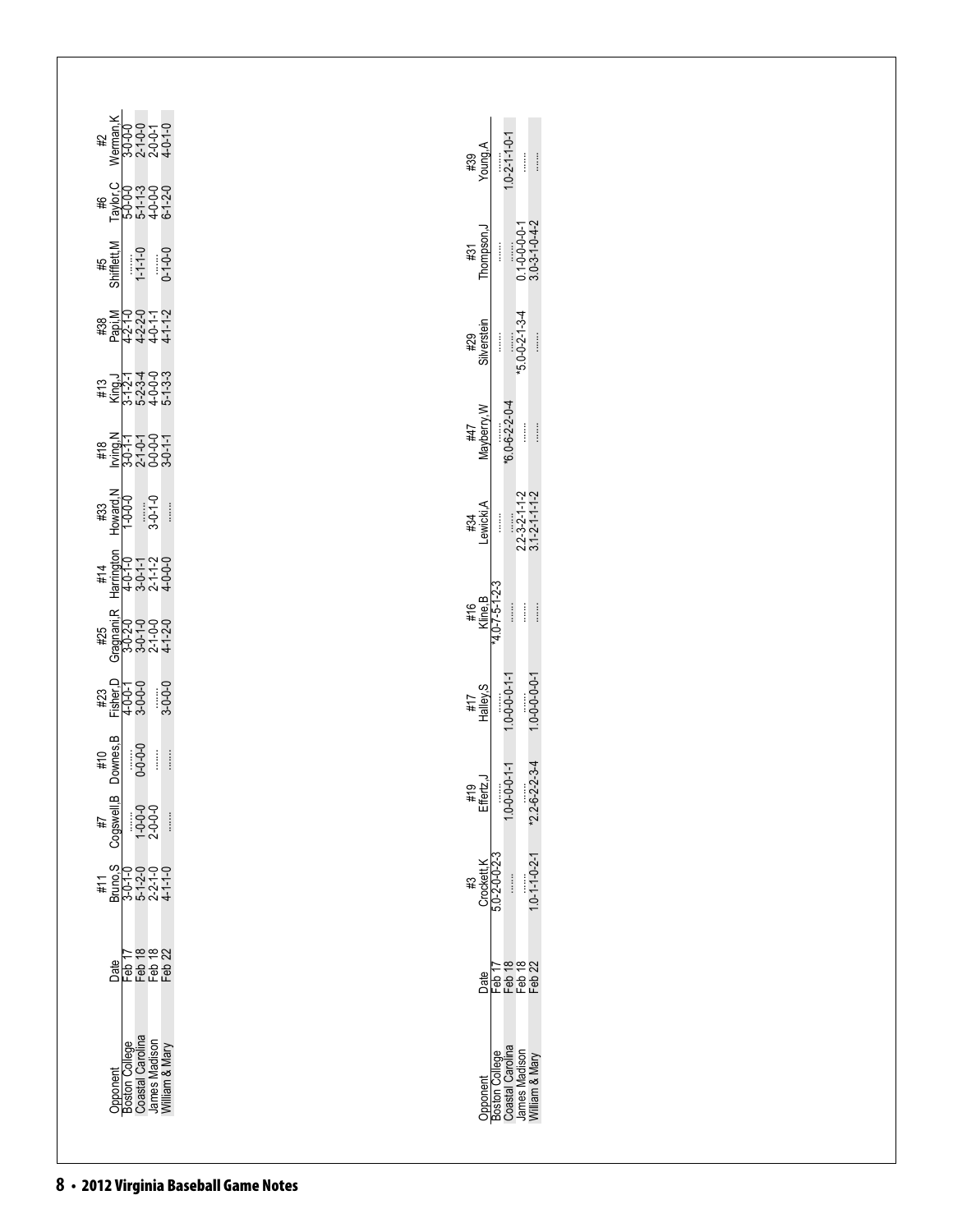|                                                                                                                              |                                      | <b>Sb-Att</b>      | 7-12         | $4 - 7$         | $5-8$            |                       | 595<br>795     |                     | $16-23$<br>$0-1$                                                                                                                                                                                                                                                                        |                |                 |                      |                | ូ<br>ទី១១១<br>ត្នា      |                   |               |           |                                      |            |                 |                      | $S$ $\approx$ $S$ $\approx$ $S$ $\approx$                             |                  |                                |                    | na ga                                       |                 |                 |                                             |           |  |
|------------------------------------------------------------------------------------------------------------------------------|--------------------------------------|--------------------|--------------|-----------------|------------------|-----------------------|----------------|---------------------|-----------------------------------------------------------------------------------------------------------------------------------------------------------------------------------------------------------------------------------------------------------------------------------------|----------------|-----------------|----------------------|----------------|-------------------------|-------------------|---------------|-----------|--------------------------------------|------------|-----------------|----------------------|-----------------------------------------------------------------------|------------------|--------------------------------|--------------------|---------------------------------------------|-----------------|-----------------|---------------------------------------------|-----------|--|
|                                                                                                                              |                                      | င္တ                |              |                 |                  |                       |                |                     | <b>288-08844</b>                                                                                                                                                                                                                                                                        |                |                 |                      |                | $\approx$ $ \circ$      |                   |               |           |                                      |            |                 |                      | $B\vert_{\mathbb{C}} \, \infty$ $\exists \, \infty$                   |                  |                                |                    |                                             |                 |                 |                                             |           |  |
|                                                                                                                              |                                      | 윤                  |              |                 |                  |                       |                |                     | <b>しかかっこのはぴょ</b>                                                                                                                                                                                                                                                                        |                |                 |                      |                | 0000                    |                   |               |           |                                      | 띥          |                 |                      | ∽⊢ ສ ສ ∾                                                              |                  |                                |                    | $872 -$                                     |                 |                 |                                             |           |  |
|                                                                                                                              |                                      | 88                 |              |                 |                  |                       |                |                     |                                                                                                                                                                                                                                                                                         |                |                 |                      |                | $\circ$ $\sim$ $\sim$   |                   |               |           |                                      |            |                 |                      | $\propto$ $\approx$ $\approx$ $\approx$ $\approx$ $\approx$ $\approx$ |                  |                                |                    | <u> ಇಲ್ಲ -</u>                              |                 |                 |                                             |           |  |
|                                                                                                                              |                                      | <b>RBI</b>         |              |                 |                  |                       |                |                     | 543。2085                                                                                                                                                                                                                                                                                |                |                 |                      |                | $\circ \circ \circ$     |                   |               |           |                                      | ᆍ          |                 |                      | 이거 아이 있                                                               |                  |                                |                    | ದಿನಿ ಇ                                      |                 |                 |                                             |           |  |
|                                                                                                                              |                                      | £                  |              |                 |                  |                       |                |                     | momooomoo                                                                                                                                                                                                                                                                               |                |                 |                      |                | 0000                    |                   |               |           |                                      | 으          |                 |                      | 801211<br>801201                                                      |                  |                                |                    | 74<br>00011<br>00111                        |                 |                 |                                             |           |  |
|                                                                                                                              |                                      | CAREER<br>38       |              |                 |                  |                       |                |                     | manoo-mno                                                                                                                                                                                                                                                                               |                |                 |                      |                | 0000                    |                   |               |           | CAREER<br>ຈັ                         |            | $\frac{1}{2}$   |                      |                                                                       |                  |                                |                    | $\overline{C}$                              |                 |                 |                                             |           |  |
|                                                                                                                              |                                      | 28                 |              | ∞               |                  |                       |                |                     | ಂಬಲ್ಲೆ                                                                                                                                                                                                                                                                                  |                |                 |                      |                | ∾೦೦೦                    |                   |               |           |                                      |            |                 |                      |                                                                       |                  |                                |                    |                                             |                 |                 |                                             |           |  |
|                                                                                                                              |                                      | ᆂ                  |              |                 |                  |                       |                |                     | ៹៹៰៝៵៓៰៹៹៹                                                                                                                                                                                                                                                                              |                |                 |                      |                | <u>0000</u>             |                   |               |           |                                      | Sho        |                 |                      | 00000                                                                 |                  |                                |                    | 0000                                        |                 |                 |                                             |           |  |
|                                                                                                                              |                                      |                    |              |                 |                  |                       |                |                     | KBQ85-15880                                                                                                                                                                                                                                                                             |                |                 |                      |                | ∞⇔⇔                     |                   |               |           |                                      | ပ္ပ        |                 |                      | <b>POOOC</b>                                                          |                  |                                |                    | 0000                                        |                 |                 |                                             |           |  |
|                                                                                                                              |                                      |                    |              |                 |                  |                       |                |                     | $22225$ $253325$                                                                                                                                                                                                                                                                        |                |                 |                      |                | ೫ 4 ∾ 0                 |                   |               |           |                                      | ဖိ         |                 |                      | <b>and</b>                                                            |                  |                                |                    |                                             |                 | o               |                                             |           |  |
|                                                                                                                              |                                      |                    |              |                 |                  |                       |                |                     |                                                                                                                                                                                                                                                                                         |                | $3-3$           |                      |                |                         | $\overline{0}$    |               |           |                                      |            |                 |                      | <mark>명</mark> 25 12 12 12<br><mark>명</mark> 25 12 12 12              |                  |                                |                    | 4804                                        |                 |                 |                                             |           |  |
|                                                                                                                              |                                      | G-S                | 88-69        | 83-57           | 47-35            | $4-4$                 | $4-3$          | $32 - 17$           | 101-85                                                                                                                                                                                                                                                                                  | 60-126         |                 | 53-5                 |                | $2 - 7$                 |                   |               |           |                                      | Ξ          | ვ.ე             |                      | こうどこ                                                                  |                  |                                |                    | 7.899<br>7.899                              |                 |                 |                                             |           |  |
|                                                                                                                              |                                      |                    |              |                 |                  |                       |                |                     | $\frac{1}{2}$ $\frac{1}{2}$ $\frac{1}{2}$ $\frac{1}{2}$ $\frac{1}{2}$ $\frac{1}{2}$ $\frac{1}{2}$ $\frac{1}{2}$ $\frac{1}{2}$ $\frac{1}{2}$ $\frac{1}{2}$ $\frac{1}{2}$ $\frac{1}{2}$ $\frac{1}{2}$ $\frac{1}{2}$ $\frac{1}{2}$ $\frac{1}{2}$ $\frac{1}{2}$ $\frac{1}{2}$ $\frac{1}{2}$ |                |                 |                      |                | <b>ន្លួន</b> ខ្លួន      |                   |               |           |                                      | ERA        |                 |                      | <u><br/>២</u><br>ក្តុង១៩<br>ក្តុង ១                                   |                  |                                |                    | 32222                                       |                 |                 |                                             |           |  |
| idual Season/Career Summary for Virginia (as of Feb 23, 2012)<br>(All games Sorted by Batting avg)<br>2012 Virginia Baseball | Neutral: 0-1-1 ACC: 0-0<br>Away: 1-0 | <b>b-Att</b>       |              |                 |                  |                       |                |                     | 29999225                                                                                                                                                                                                                                                                                |                |                 |                      |                |                         |                   |               |           |                                      | င္တ        |                 |                      | 44344                                                                 |                  |                                |                    | $\sim$ $\sim$ $\sim$                        |                 |                 | ခ္က                                         |           |  |
|                                                                                                                              |                                      | ັທ<br>င္တ          |              |                 | $\sim$           |                       |                |                     | $-0$ NNN4                                                                                                                                                                                                                                                                               |                |                 |                      |                | $\circ$ – – – – မြ      |                   |               |           |                                      | 88         |                 |                      | 4mm0m                                                                 |                  |                                |                    |                                             | 40              |                 | ನಿ ನ                                        |           |  |
|                                                                                                                              |                                      |                    |              |                 |                  |                       |                |                     | $\rightarrow$                                                                                                                                                                                                                                                                           |                |                 |                      |                | oooomn                  |                   |               |           |                                      | 띥          |                 |                      | $\circ$ – $\circ$ $\circ$                                             |                  |                                |                    | $\circ$ $\circ$ $\sim$ $\sim$ $\sim$ $\sim$ |                 |                 |                                             |           |  |
|                                                                                                                              |                                      | ФH<br>BB           |              |                 |                  |                       |                |                     | $0.0040 - 0.00$                                                                                                                                                                                                                                                                         |                |                 |                      |                | $\circ$ $\sim$          |                   | នន            |           |                                      | ≃          |                 |                      | <u>– ດ ro ຕ ພ</u>                                                     |                  |                                |                    |                                             | $\circ$ $\circ$ |                 | にの                                          |           |  |
|                                                                                                                              | Home: 1-0                            | 恩                  |              |                 |                  |                       |                |                     | ∞00mmmm+                                                                                                                                                                                                                                                                                |                |                 |                      |                | ಂಂಂಗ್ಗಿರ                |                   |               |           | (All games Sorted by Earned run avg) | ᆂ          |                 |                      | <b>DONG</b>                                                           |                  |                                |                    | <b>°°</b> ० ० ० ७ ४ ५                       |                 |                 |                                             |           |  |
|                                                                                                                              |                                      | £                  |              |                 |                  |                       |                |                     | 00000-00                                                                                                                                                                                                                                                                                |                |                 |                      |                | 0000MN                  |                   |               |           |                                      | ≙          |                 |                      | cadac<br>Cadaca                                                       |                  |                                |                    | 3232-                                       |                 |                 | $\frac{37.0}{36.1}$                         |           |  |
|                                                                                                                              | Record: 2-1-1                        |                    |              | o               |                  |                       |                |                     | 000000                                                                                                                                                                                                                                                                                  |                |                 |                      |                | oooopo                  |                   |               |           |                                      |            |                 |                      |                                                                       |                  |                                |                    |                                             |                 |                 |                                             |           |  |
| Indivi                                                                                                                       |                                      | SEASON<br>2B<br>3B |              |                 |                  |                       |                |                     |                                                                                                                                                                                                                                                                                         |                |                 |                      |                | ⌒                       | ⌒                 |               |           | SEASON                               | <u>જે</u>  |                 |                      | 00000                                                                 |                  |                                |                    | 0000                                        |                 |                 | $\overline{\circ}$ $\overline{\phantom{0}}$ |           |  |
|                                                                                                                              |                                      | ᆂ                  |              |                 |                  |                       |                |                     | 8 5 5 6 7 6 7 6 7 6 7 6 8                                                                                                                                                                                                                                                               |                |                 |                      |                | $\overline{C}$          |                   | 22            |           |                                      | Sho        |                 |                      | ,,,,,                                                                 |                  |                                |                    | 0000                                        |                 |                 | 00                                          |           |  |
|                                                                                                                              |                                      | ≃                  |              |                 |                  | 4 U 4 IO <del>1</del> |                |                     | $\sim -0$                                                                                                                                                                                                                                                                               |                |                 |                      |                | 200000                  |                   |               |           |                                      | ပ္ပ        |                 |                      | <b>POOOC</b>                                                          |                  |                                |                    | 000000                                      |                 |                 |                                             |           |  |
|                                                                                                                              |                                      |                    |              |                 | 호                |                       |                |                     | <b>19825</b>                                                                                                                                                                                                                                                                            |                | $\tilde{=}$     |                      |                | ヰwo                     |                   |               |           |                                      | <u>င</u> ် |                 |                      |                                                                       |                  | c                              |                    | - 0                                         |                 | c               | 44                                          |           |  |
|                                                                                                                              |                                      | æ                  |              |                 |                  |                       |                |                     |                                                                                                                                                                                                                                                                                         |                |                 |                      |                |                         |                   | 732           |           |                                      | App        |                 |                      |                                                                       |                  | $\sim$                         |                    | $\sim$ $\sim$ $\sim$                        |                 |                 | 4                                           | 4         |  |
|                                                                                                                              |                                      | G-0S               | $\vec{A}$    |                 |                  |                       |                |                     | 44444449<br>4444449                                                                                                                                                                                                                                                                     |                |                 |                      |                | 2219                    |                   | $4-4$         | $4-4$     |                                      | ₹          |                 |                      | 97799                                                                 |                  |                                |                    | 우웅웅웅                                        |                 |                 | $\frac{7}{1}$ <sup>2</sup>                  |           |  |
|                                                                                                                              |                                      | হু                 |              | 417             |                  |                       |                |                     |                                                                                                                                                                                                                                                                                         |                |                 | 000                  |                | <u>ដូទ្ធទន្ត្រី អ្ន</u> |                   |               |           |                                      | ERA        | 0.00            |                      | 28888                                                                 |                  |                                |                    | $\frac{884}{000}$                           |                 | 9.00            | $\frac{19}{5.20}$                           |           |  |
|                                                                                                                              |                                      |                    |              |                 |                  |                       |                |                     |                                                                                                                                                                                                                                                                                         |                |                 |                      |                |                         |                   |               |           |                                      |            |                 |                      |                                                                       |                  |                                |                    |                                             |                 |                 |                                             |           |  |
|                                                                                                                              |                                      | Player             | 3 Jared King | 25 Reed Gragnan | 11 Stephen Bruno | 38 Mike Papi          | 18 Nate Irving | 14 Colin Harrington | 6 Chris Taylor                                                                                                                                                                                                                                                                          | 2 Keith Werman | 23 Derek Fisher | 5 Mitchell Shifflett | 33 Nick Howard | 7 Branden Cogswell      | 10 Brandon Downes | <b>Totals</b> | Opponents |                                      | Player     | 3 Kyle Crockett | 29 Scott Silverstein | 16 Branden Kline                                                      | 47 Whit Mayberry | Artie Lewicki<br>$\frac{4}{3}$ | 31 Justin Thompson | 17 Shane Halley                             | 19 Joel Effertz | 39 Austin Young | Totals                                      | Opponents |  |